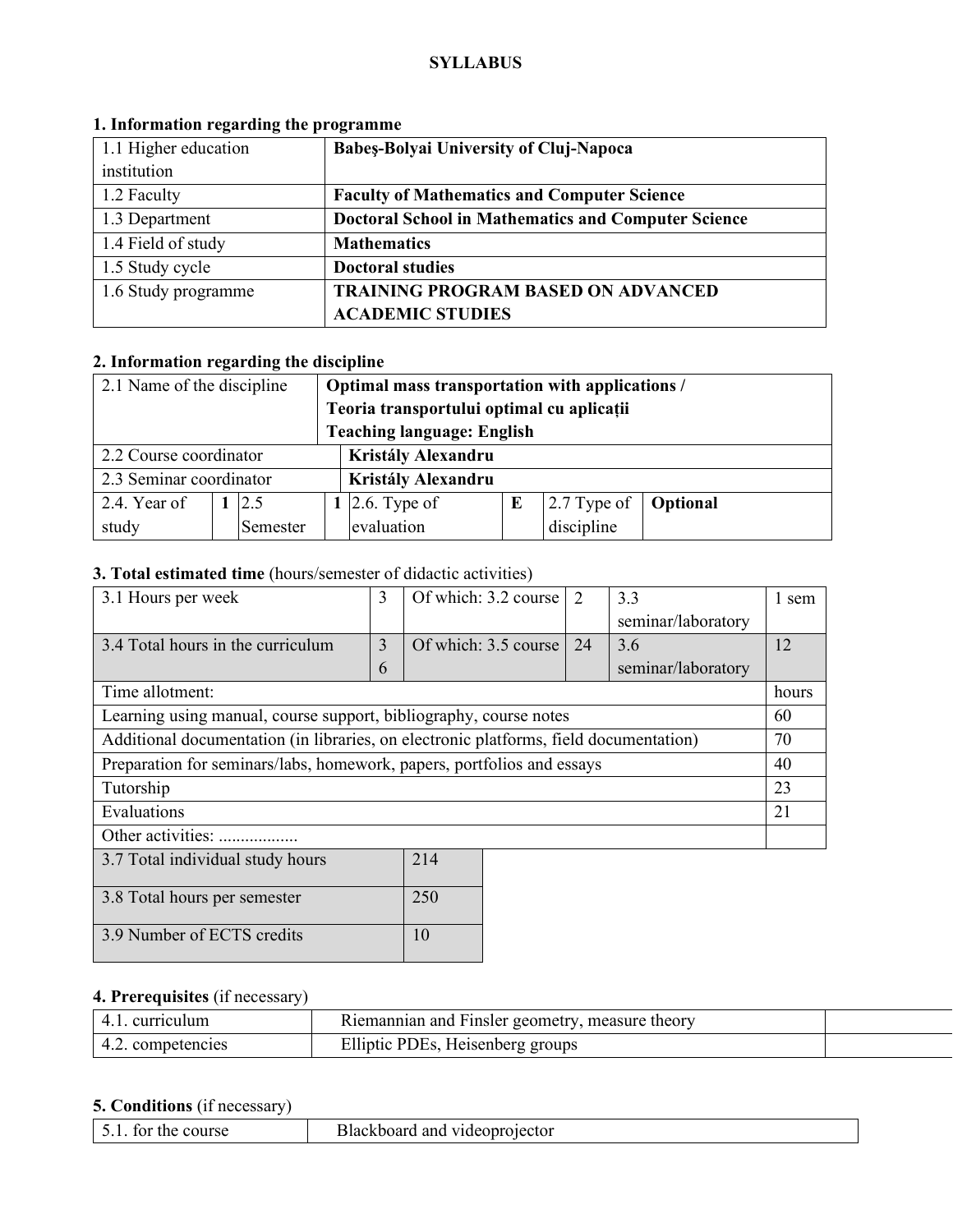| 5.2. for the seminar /lab | Laboratory with computers; high level programming language |
|---------------------------|------------------------------------------------------------|
| activities                | environment; Blackboard                                    |

# **6. Specific competencies acquired**

| <b>Prof</b>  | • Recognition of the main types of mathematical problems, selection of methods and            |
|--------------|-----------------------------------------------------------------------------------------------|
| essio        | of appropriate techniques for solving them                                                    |
| nal          | • Explaining and interpreting mathematical models                                             |
| com          | • Use of mathematical reasoning in demonstrations                                             |
|              |                                                                                               |
| pete         |                                                                                               |
| ncies        |                                                                                               |
|              |                                                                                               |
| Tran         | • Applying the rules of rigorous and efficient work, manifesting responsible attitudes        |
| <i>svers</i> |                                                                                               |
| al           | compared to the scientific field for the optimal and creative valorification of own potential |
| com          |                                                                                               |
|              | in specific situations with respect to the principles and norms of ethics                     |
| pete         |                                                                                               |
| ncies        | • Efficient use of information sources, training and development resources                    |
|              |                                                                                               |

# **7. Objectives of the discipline** (outcome of the acquired competencies)

| 7.1 General objective of the                | Deepening some chapters in the theory of optimal mass transportation                                                                                                            |
|---------------------------------------------|---------------------------------------------------------------------------------------------------------------------------------------------------------------------------------|
| discipline                                  | and applying these results in the geometry of metric measure spaces                                                                                                             |
| 7.2 Specific objective of<br>the discipline | • Deepening the study of geometric inequalities on<br>smooth/nosmooth spaces<br>• Applications of the optimal mass transport in the theory of<br>partial differential equations |

# **8. Content**

| 8.1 Course                                           | Teaching methods              | Remarks |
|------------------------------------------------------|-------------------------------|---------|
| 1. Kantorovich duality                               | Interactive talk, modelation, |         |
|                                                      | proof, exemplification        |         |
| 2. c-concave functions                               | Interactive talk, modelation, |         |
|                                                      | proof, exemplification        |         |
| 3. Monge-Ampere equation                             | Interactive talk, modelation, |         |
|                                                      | proof, exemplification        |         |
| 4. Jacobi fields and Ricci curvature on Riemannian   | Interactive talk, modelation, |         |
| manifolds                                            | proof, exemplification        |         |
| 5. Interpolation and displacement convexity          | Interactive talk, modelation, |         |
|                                                      | proof, exemplification        |         |
| 6. Curvature-dimension condition $CD(K,N)$ in the    | Interactive talk, modelation, |         |
| sense of Lott-Sturm-Villani                          | proof, exemplification        |         |
| Sharp functional inequalities via optimal mass<br>7. | Interactive talk, modelation, |         |
| transport                                            | proof, exemplification        |         |
| 8. Geometric inequalities in the $CD(K,N)$ sense     | Interactive talk, modelation, |         |
| (Brunn-Minowski, Borell-Brascamp-Lieb,               | proof, exemplification        |         |
| Prekopa-Leindler)                                    |                               |         |
| Equality cases in geometric inequalities<br>9.       | Interactive talk, modelation, |         |
|                                                      | proof, exemplification        |         |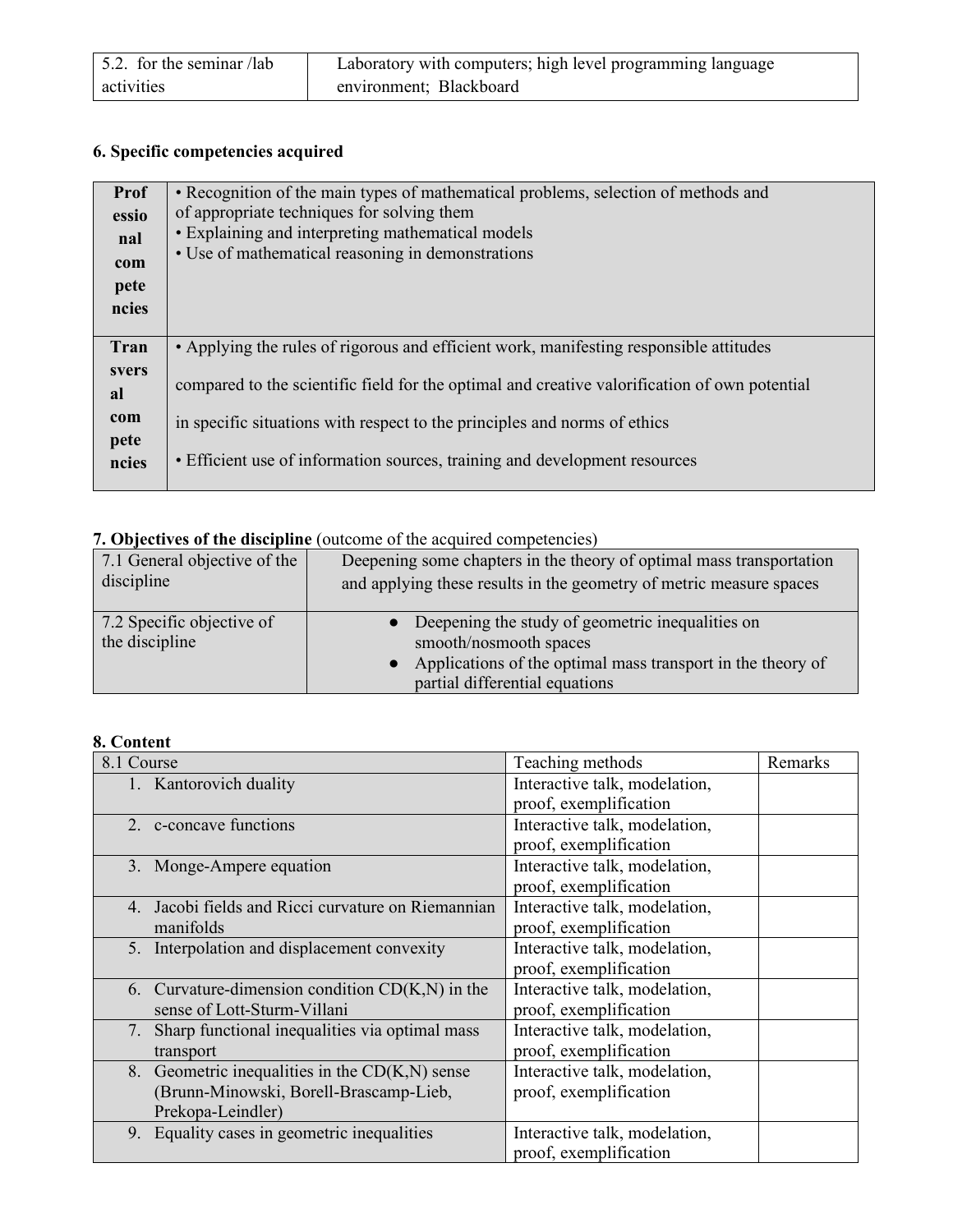| 10. Jacobian-type inequalities on sub-Riemannian<br>manifolds                            | Interactive talk, modelation,<br>proof, exemplification |         |
|------------------------------------------------------------------------------------------|---------------------------------------------------------|---------|
| 11. Geometric inequalities on sub-Riemannian<br>manifolds (Carnot and Heisenberg groups) | Interactive talk, modelation,<br>proof, exemplification |         |
| 12. Open problems in the theory of optimal mass<br>transport                             |                                                         |         |
| 8.2 Seminar                                                                              | Teaching methods                                        | Remarks |
| 1. Cyclical monotonicity (Rockafellar theorem),<br>exercises                             | Proof, conversation, cooperation,<br>individual study   |         |
| 2. Wasserstein distance                                                                  | Proof, conversation, cooperation,<br>individual study   |         |
| 3. Transportation costs, exercises                                                       | Proof, conversation, cooperation,<br>individual study   |         |
| 4. Distortion coefficients in the sense of Lott-<br>Sturm-Villani                        | Proof, conversation, cooperation,<br>individual study   |         |
| 5. Concavity of det <sup>^1/n</sup>                                                      | Proof, conversation, cooperation,<br>individual study   |         |
| 6. Co-area formula and layer cake representation                                         | Proof, conversation, cooperation,<br>individual study   |         |
| 7. Symmetrisation (Polya-Szego-type inequality)                                          | Proof, conversation, cooperation,<br>individual study   |         |
| 8. Isoperimetric inequality in R <sup>^</sup> N via optimal<br>mass transportation       | Proof, conversation, cooperation,<br>individual study   |         |
| 9. Rigidity results                                                                      | Proof, conversation, cooperation,<br>individual study   |         |
| 10. Isoperimetric inequalities on curved spaces,<br>examples and counterexamples         | Proof, conversation, cooperation,<br>individual study   |         |
| 11. Geodesics and distortions on the Heisenberg<br>groups                                | Proof, conversation, cooperation,<br>individual study   |         |
| 12. Open problems                                                                        | Proof, conversation, cooperation,<br>individual study   |         |

### **Bibliography**

- 1. C. Villani, Optimal transport. Old and new. Fundamental Principles of Mathematical Sciences, 338. Springer-Verlag, Berlin, 2009.
- 2. C. Villani, Topics in optimal transportation. Graduate Studies in Mathematics, 58. American Mathematical Society, Providence, RI, 2003.
- 3. Z. Balogh, A. Kristály, Equality in Borell-Brascamp-Lieb inequalities on curved spaces. *Adv. Math.* 339 (2018), 453–494.
- 4. Z. Balogh, A. Kristály, K. Sipos, Geometric inequalities on Heisenberg groups. *Calc. Var. Partial Differential Equations* 57 (2018), no. 2, Art. 61, 41 pp.
- 5. A. Kristály, V. Radulescu, Cs. Varga, Variational Principles in Mathematical Physics, Geometry, and Economics, Cambridge University Press, Cambridge, 2010.

## **9. Corroborating the content of the discipline with the expectations of the epistemic community, professional associations and representative employers within the field of the program**

The present discipline emphasizes the use of notions from mathematical analysis, Riemannian and Finsler geometry with applications in two important directions:

1. understanding/mastering some notions/techniques related to the theory of optimal mass transportation and geometric/functional inequalities